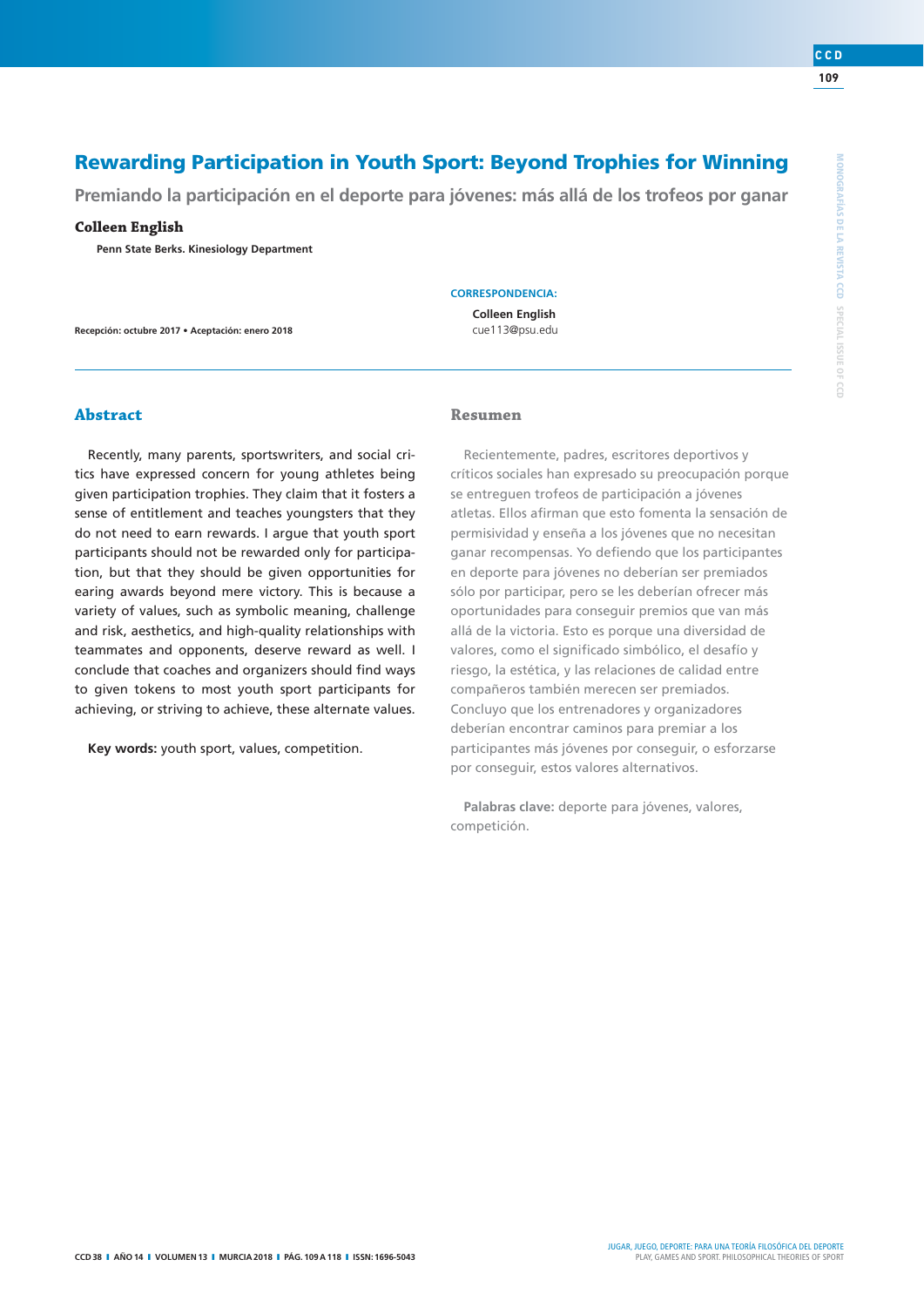In August 2015, professional American football player James Harrison posted a photograph of his children's large participation trophies from their youth sports league. He captioned this photo with the following:

"I came home to find out that my boys received two trophies for nothing, participation trophies! While I am very proud of my boys for everything they do and will encourage them till the day I die, these trophies will be given back until they EARN a real trophy. I'm sorry I'm not sorry for believing that everything in life should be earned and I'm not about to raise two boys to be men by making them believe that they are entitled to something just because they tried their best...cause sometimes your best is not enough, and that should drive you to want to do better...not cry and whine until somebody gives you something to shut u up and keep you happy" (quoted in Dator, 2015).

He followed his caption by tagging it "#harrisonfamilyvalues."

Harrison makes a few key points in his comment. First, he notes that these tokens rewarded his children for nothing (unlike trophies for winning, which Harrison infers are both acceptable and preferable), implying that mere participation in sport is not worthy of awards. Secondly, he clearly views youth athletics as a valuable teaching ground for building character–a place for youngsters to learn the value of hard work and the often difficult truth that even their best efforts may not yield trophies or tangible rewards.

Harrison's post received nearly 20,000 "likes" on Instagram while almost 4,000 people commented on his photo and caption. Many of these comments supported Harrison's cause, ranging from "Completely agree" and "We need more thinking like this" to "I'm going to raise my kids like this" and "Your sons are lucky to have you." *ESPN* noted that at least one fan shouted to Harrison after a game, "I appreciate what you're teaching your sons." Few media outlets or fans begrudged Harrison his position and many even used it to decry the entitlement of today's youth.

Upon first reading this I admit my immediate reaction was one of agreement. Trying to win and being rewarded for victory are not inherently problematic. Competition, including the declaration of winners, is an important element of sport that should not be totally excluded from youth athletics (Torres & Hager, 2007). Young athletes must learn that merely showing up is not worthy of reward, both in the larger world of sport

or within wider society. Concerns about entitlement are compelling. Social critics provide reasonable arguments that giving participation trophies to young athletes will teach them that everyone deserves the same token of achievement, no matter how well they performed. Following this line of reasoning, this sentiment may lead to unreasonable expectations in school, careers, and the rest of adulthood. *SBNation's*  Dani Bostick put it clearly: "Entitlement is a societal scourge, and it is important for kids to understand that both achievement and effort are essential ingredients for success. It is unrealistic and dangerous to teach kids overtly or inadvertently that jobs, money, healthy relationships, and opportunities magically appear like participation ribbons at the end of a Kindergarten fun run" (Bostick, 2015).

Despite these generally persuasive arguments against distributing participation trophies to youngsters, upon further reflection, I questioned: Are participation trophies really that bad? Do young athletes only deserve tokens of achievement if they have been victorious?

An excessive focus on competition can be harmful to athletes. By emphasizing hypercompetitive, win-atall costs attitudes, organizations and coaches weaken other values. When young athletes are only rewarded for winning, they receive the message that the only and most worthwhile value of sport is victory. All other values, such as meaning, aesthetics, and interpersonal relationships are secondary and underemphasized. I will argue that youth sport participants can and should be rewarded for more than just winning. Though I will not advocate for distributing trophies to young athletes for merely "showing up," I will contend that tokens of achievement can be given for meeting, or striving to meet, a variety of alternate sport values, such as symbolic meaning, challenge, aesthetics, and teamwork<sup>1</sup>. The purpose of these tokens is to provide motivation to participate in the sport and they may be given periodically, rather than exclusively at the end of the season. To carry out this argument I will first discuss the purpose of youth sport. Secondly, I will provide an argument for alternate values in athletics, including finding personal meaning through symbolism, challenge, risk, and aesthetics and building strong interpersonal relationships. Finally, I will conclude with suggestions for rewarding youth athletes.

**110** 

**CCD**

<sup>1</sup> Throughout this essay, I will use the terms trophy, reward, and token interchangeably to refer to rewards earned by meeting or striving to meet alternate sport values. These tokens are different from trophies earned for contesting victory.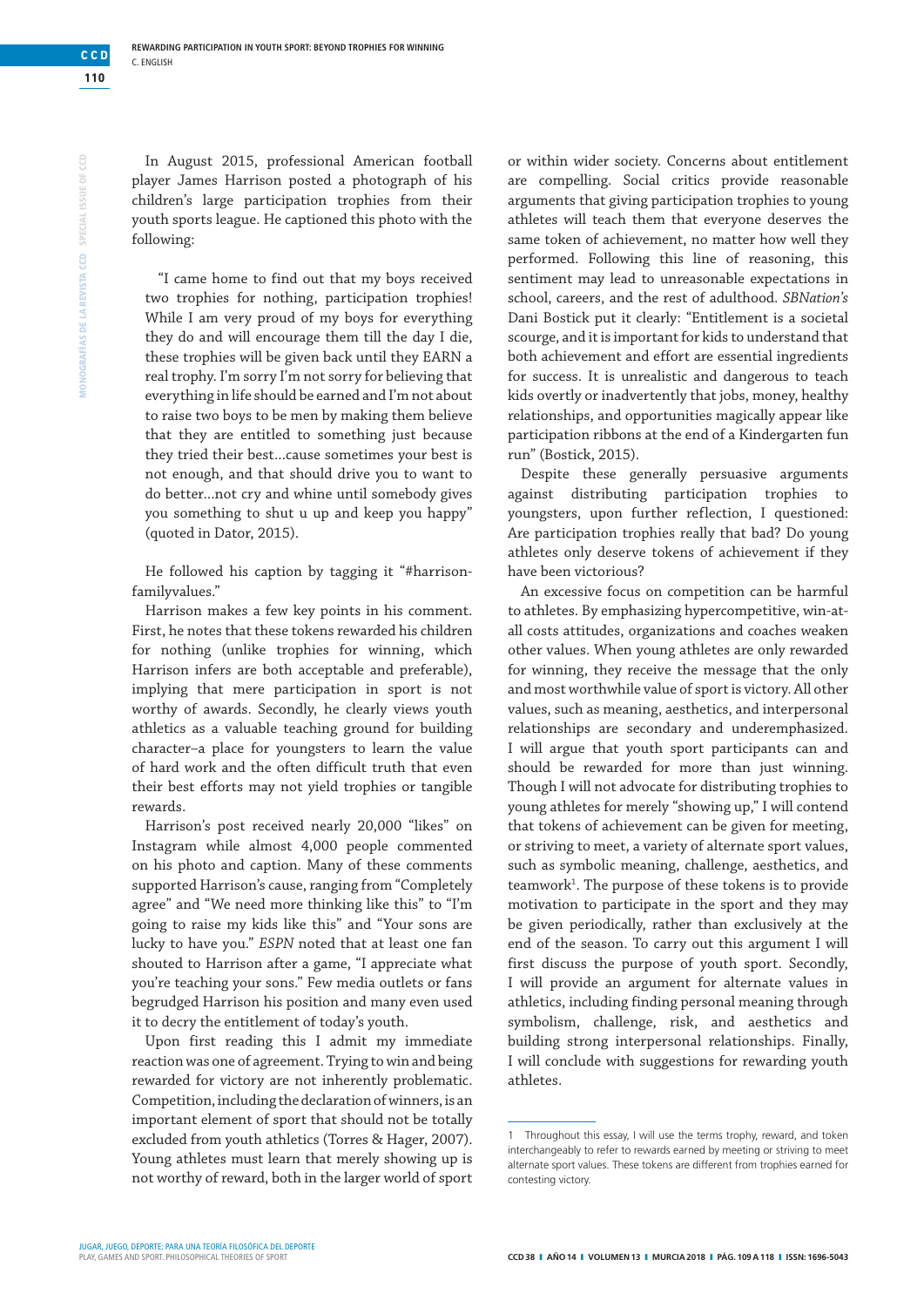**MONOGRAFÍAS DE LA REVISTA CCD**

MONOGRAFIAS DE LA REVISTA CCD SPECIAL ISSUE

**SPECIAL ISSUE OF CCD**

 $\frac{\bigcirc}{\Box}$  $\Omega$ 

# **Purpose of youth sport**

Unlike elite, adult sport, youth athletics tend to explicitly espouse values beyond winning. They often tie together a variety of educational experiences, including the development of sport skills, leadership, and teamwork. The National Alliance for Youth Sport (NAYS) advocates for positive, healthy, and fun physical activity experiences for young people<sup>2</sup>. Their national standards aim to create "childcentered" policies and philosophies that "ensure positive benefits of participation" by suggesting standards and practices related to skill development, competition, tournament play, and coaching (National Alliance for Youth Sports, 2017). In general, NAYS's recommendations focus on developing fundamental skills while placing little emphasis on scores, standings, and competitive play.

Sport-specific youth organizations also put in place policies that emphasize positive experiences for participants. Little League Baseball, according to their mission, "assists youth in developing the qualities of citizenship, discipline, teamwork, and physical wellbeing." Their website goes on to say that the "program is designed to develop superior citizens rather than stellar athletes" ("Why We Are Relevant," n.d.). The American Youth Soccer Organization (AYSO) proposes a similar mission as Little League. AYSO purports to promote a "fun, family environment" based on six philosophies, including "everyone plays, balanced teams, open registration, positive coaching, good sportsmanship, and player development"("Mission & Vision," n.d.). The mission of Pop Warner, a group that organizes youth American football, includes "instill[ing] life-long values of teamwork, dedication, and a superior work ethic in the classroom and on the playing field" as part of their mission. Pop Warner also ensures that everyone participates and does not conduct try-outs or allow the cutting of rosters ("About Pop Warner Youth Football, Cheer & Dance," n.d.). At least in their words, these groups advocate for the promotion of well-rounded athletes, including both skill development and other character traits, such as sportsmanship, teamwork, and dedication as key elements of their mission. Furthermore, these organizations do not center on victory and seem to encourage coaches to keep their young players focused on learning rather than winning.

Although it seems that, at least on the surface, many youth sport associations eschew competition, some sport philosophers identify competition, including attempting to attain victory, as a positive sport value, even for children. Torres and Hager (2007) argue that the trend of youth organizations excessively de-emphasizing or eliminating competition is "unwarranted and misleading for children" (p. 194). Rather than eliminate the "central purpose" of competitive sport, youth athletics should aspire to teach children to "compete in a good and decent manner" (p. 207). While Torres and Hager do not recommend win-at-all-costs forms of competition, they do contend that viewing sport from a mutualist point of view, where both winner and loser can find value in competition, supports keeping competitive elements as part of sport for children. Young people can experience good sport while also striving to achieve victory.

My argument falls in line with both the perspectives of youth sport organizations on emphasizing a variety of values in sport and with Torres and Hager's contention that competition should remain a part of youth athletics. Good sport entails skills unique to testing and contesting, where testing provides foundational challenges and contesting allows players to demonstrate their skills in relation to one another (Kretchmar, 1975a). Demonstrating excellence in both of these domains proves to be a primary value in sport. Thus, young sport participants must be exposed to competition and taught the value of it. It may follow, then, that awarding trophies or other tokens to winners might be one way to demonstrate that testing and contesting excellence is important.

However, it does not follow that competition is the only worthwhile aspect of youth sport. As organizations like NAYS, AYSO, Little League Baseball, and Pop Warner demonstrate, other values also lie at the heart of sport. Meaningful play, teamwork, leadership, and respect for opponents all can and should be a part of a sporting experience. Rewarding accomplishment in these areas can demonstrate that these are meaningful values.

Additionally, it expands what Harrison, numerous parents, and sportswriters mean when they say they want children to "earn" their trophies. While rewarding alternate values in sport might mean that young athletes receive tokens even if they do not win, these awards are still earned. In the following section, I will argue why alternate values, such as meaning and relationships with others are important to athletic experiences.

<sup>2</sup> Although youth sport guidelines and policies may differ by country, I have chosen to focus on youth sport organizations in the United States for simplicity. Additionally, I focus my argument on youth who have not yet entered secondary schooling (approximately 12 years of age), the age of which (in the United States) begins varsity sports.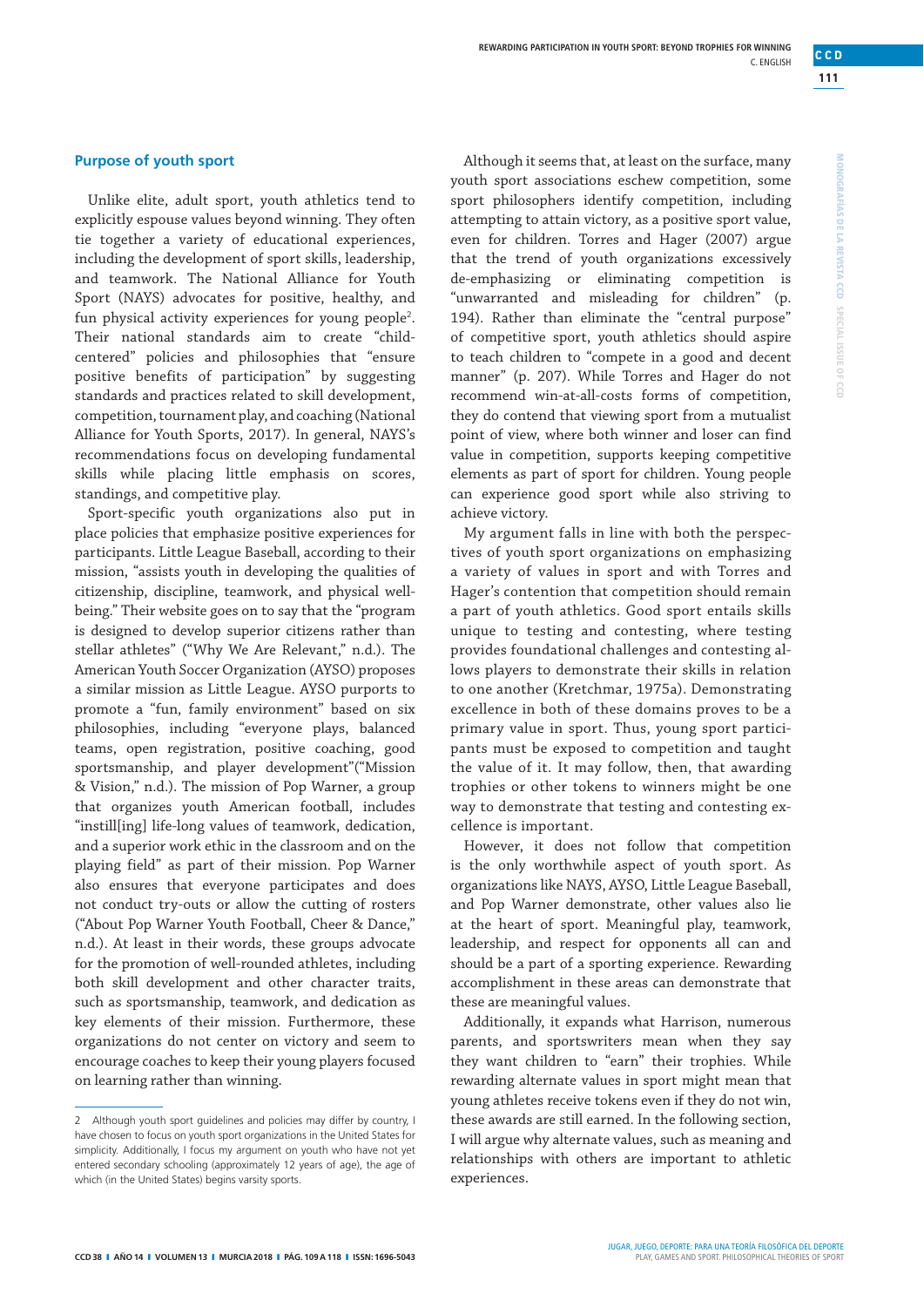# **Alternate sources of meaning in sport**

While competitive outcomes provide a great deal of meaning for some participants, other sources of meaning are available to athletes. Winning does not have to be the primary or sole priority for young sportspeople. Instead, they may focus on a variety of other potential sites for meaning. I will focus on three potential sources: (1) symbolism; (2) challenge and risk; and (3) aesthetic value.

#### Meaning through symbolism

One way that meaning arises in sport is through its ability to tell us about ourselves and to tell us about the world around us. For Metheny (1965), meaningful movement is a profoundly human experience, as she argues, "The wonder of being human is that we have the ability to make motions that *do* matter to us as human beings" (Metheny, 1965, p. 106, emphasis original). Athletics and other forms of physical movement have the potential to create and explain the meanings of our actions and foster a unique understanding of the world around us.

These movements can be meaningful in two senses– both as denotations and connotations. Denotation "is the power to name" while connotation indicates motivation and emotional mood, eliciting powerful symbolism (Metheny, 1965, pp. 74, 174). Sport is ripe with symbolic potential–for indications of hope, tragedy, limitation, power, grace, serendipity, and so much more. This symbolism is not necessarily tied to winning, though competitive success and failure carry considerable potential for symbolic understanding. Symbolic meaning in movement offers value for participating in sport by helping athletes gain a richer and fuller picture of themselves as embodied beings, of the world as a place in which to move skillfully, and of relationships between themselves and their surroundings.

As noted above, the sort of meaning found in sport is virtually limitless. Not only can it provide a way for sportspeople to learn more about the world and its characteristics, but sport can be symbolic of personal narratives. In a McIntyrean sense, we learn of ourselves in the roles we play and the coherent narratives that are shaped by those roles (MacIntyre, 1984). A young athlete might identify as a brother, son, student, and soccer player. Or, as a daughter, sister, friend, and basketball player. This self-identification conveys important personal characteristics and values. If youth sports can focus on developing this personal meaning, rather than serving merely as a place to collect victories, then sport and its associated symbolism can become accessible and valuable to more children. This symbolism adds unique value to sport, allowing athletes to enhance their self-identity and enrich personal meaning.

Athletics can also inform our personal histories. For some, sport symbolizes bonds with others, an escape from suffering, or a place to find success. Sportswriter Rick Reilly, for example, in recalling his childhood with an alcoholic father, acknowledges that he was "raised by sports" (Reilly, 2014, para. 9). Other athletes may see sport as symbolizing an escape from hardship, literally and figuratively. Arkansas State hurdler Sharika Nelvis, discovered track and field as a way to provide opportunity and relief from lifelong struggle and instability (such as losing both of her parents by age seven). With track and field, she "found a place that felt like home should be" (Jennings, 2014, para. 28). For both Reilly and Nelvis, sport took on meaning within their own personal histories.

Meaning and symbolism in sport give it greater depth. Athletics does not only denote specific knowledge (i.e. "She made a jump shot") but also serves to connote emotions, convey meaning, generate personal narratives, and develop personal histories. These powerful meanings help us communicate and remind us of our own stories. Because of this, symbolism and meaning provide alternate values in sporting competitions.

#### Meaning through challenge and risk

In addition to providing symbolic meaning, sport, by providing specific challenges, can help athletes develop a better sense of self and human possibility. Following transcendental philosophers, such as Thoreau, Anderson sees sport as an activity that can create a good life by opening "transformative possibilities," such as power, freedom, peace, and beauty–"traits of a life worth living" (Anderson, 2001, p. 145). The transactional opportunities of movement, including possibility, creativity, and freedom, provide possible "avenues for humanizing, for self-recovery and 'refreshment'" (p. 141). In other words, for Anderson (2001), the discovery of numerous possibilities and potential through sport creates a meaningful life and allows one to "become fully human" (p. 145).

Following Anderson, Hochstetler and Hopsicker (2012) argue that sport has the possibility to be humanizing and has "the potential for sustaining meaning and significance" (p. 119). For them, athletes (especially in endurance cycling and running) dedicate themselves to skill development and seeking and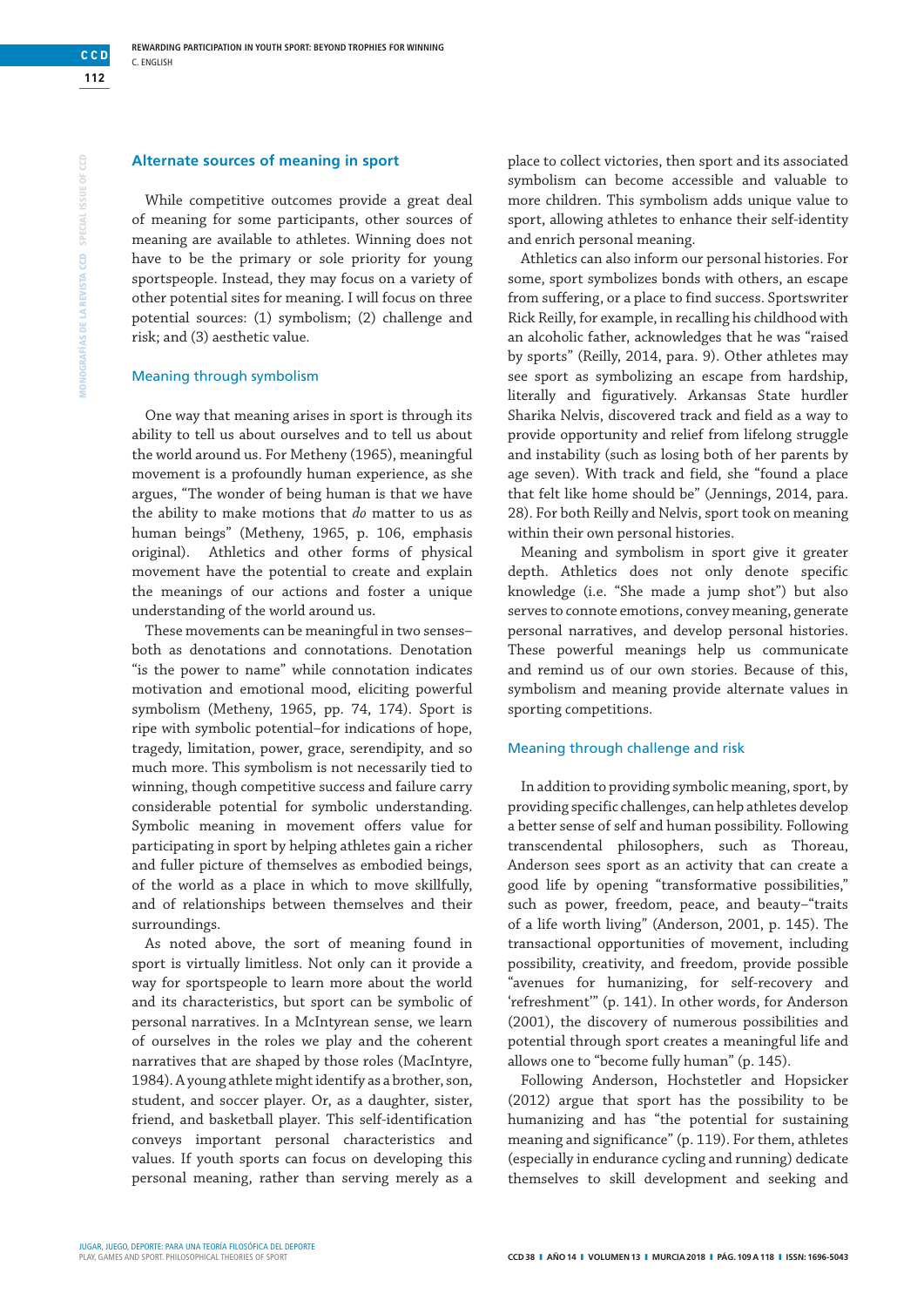**MONOGRAFÍAS DE LA REVISTA CCD**

MONOGRAFÍAS DE LA REVISTA CCD SPECIAL ISSUE

**SPECIAL ISSUE OF CCD**

 $\frac{\bigcirc}{\Box}$  $\Omega$ 

meeting challenges. Through this, they have "the opportunity to experience freedom and human agency" (Hochstetler & Hopsicker, 2012, p. 122). For Hochstetler and Hopsicker (2012), endurance sport provides opportunities for growth and "human flourishing" (pp. 124, 132). Along with Anderson, Hochstetler and Hopsicker maintain that movement and sport are activities that allow humans to recognize their full potential and discover a wealth of possibilities.

The power of human flourishing can be found not only through challenge, but also by partaking in risky, dangerous sport. Howe (2008) and Russell (2005) argue that dangerous sport expands selfknowledge. For Howe (2008), "remote sports,"–those sports where athletes are separated by distance, from typical sport structures, and from quick emergency response and escape–provide the "opportunity for heightened testing of one's ability and character, and ultimately an affirmation of one's self" (p. 7). Through remote sport, athletes can find their limits of human potentiality. Russell (2005), similar to Howe, argues that dangerous sport provides a unique opportunity for the development of personal knowledge and satisfaction. Russell (2005) claims, that "participating in dangerous sport […] can incorporate a challenge to capacities for judgment and choice that involves all of ourselves–our body, will, emotions, and ingenuity– under conditions of physical duress and danger *at the limits of our being*" (p. 14, emphasis original). Like Howe, Russell sees the risk inherent to dangerous sport as bringing about further knowledge of human limits and potential. Dangerous and remote sport can bring about a greater understanding of the self and of what it means to be human.

Although children may not take on certain risks, due to age and development, they may still find meaning from dangerous sport. In fact, Russell (2007) argues that because of the "physical danger" some sports "have special value because they challenge us to push the boundaries of who we are by extending in certain ways the physical, emotional, and intellectual limits of our finite, embodied selves," and that young participants benefit from partaking in some level of risk (p. 181). Participation in dangerous activities can help children develop the appropriate skills for adulthood and develop virtues, such as a mean of physical courage between foolhardiness and cowardice (Russell, 2007, p. 179).

Anderson, Hochstetler and Hopsicker, Howe, and Russell all illuminate the possibility that sport opens up the opportunity to understand and increase human potential. Importantly, all of them draw primarily

from testing elements of sport, not sporting contests. It is the worthy test that allows athletes to search for their embodied limits, gain knowledge about their skills and humanity, and develop creative and free movements. These test-related journeys provide worthy alternate values for competitive athletes. Though these meanings and values are not necessarily divorced from competitive objectives, pursuing the limits of human potential can actively engage athletes and influence their performance. Attempting movements out of creativity, an increased sense of freedom, or just to see if one can accomplish the task, allows for sportspeople to transcend the values of winning and losing. Instead, athletes can develop a sense of meaning and understanding of the self through movement, regardless of the outcome, or even the presence, of a contest.

### Meaning through aesthetic value

In addition to gaining meaningful experiences in sport through challenge and risk, some sportspeople recognize the importance of aesthetic value. This value is not incompatible with a level of competition, in fact, attempting to win and attaining a certain level of mastery are often key elements for beautiful and dramatic sport. However, as an alternate value, aesthetics can supersede the attention placed on winning. In this section, I will demonstrate two ways that aesthetics can serve as a significant source of meaning: (1) by developing an appreciation for graceful, beautiful, and artful movement and (2) by recognizing the dramatic elements of a sport contest.

In an attempt to draw meaning from aesthetic, athletic movements, some sport philosophers claim that sport is artful. Boxill (1984) argues that "a wellplayed game that is aesthetically pleasing is often the primary aim and is preferred to winning 'at all costs'" (p. 41). However, the artful athlete must be one who focuses on the development of her skills. For Boxill, the well-played game is both beautiful and skillful. She claims, "A performance or work cannot be beautiful unless the basics are mastered" (Boxill, 1984, p. 46).

Accordingly, aesthetic qualities are present within athletics. A beautiful jump shot or perfect pass can be as aesthetically pleasing and as valuable as a stunning painting or striking photograph. The grace and beauty associated with sport is imbued with greater significance than just denotations of skillful movement. Cordner (2003) asserts that graceful movement is contextualized by the skill in the movement form and indicates a comfort and confidence in oneself. We are attracted to the beautiful movements of a weightlifter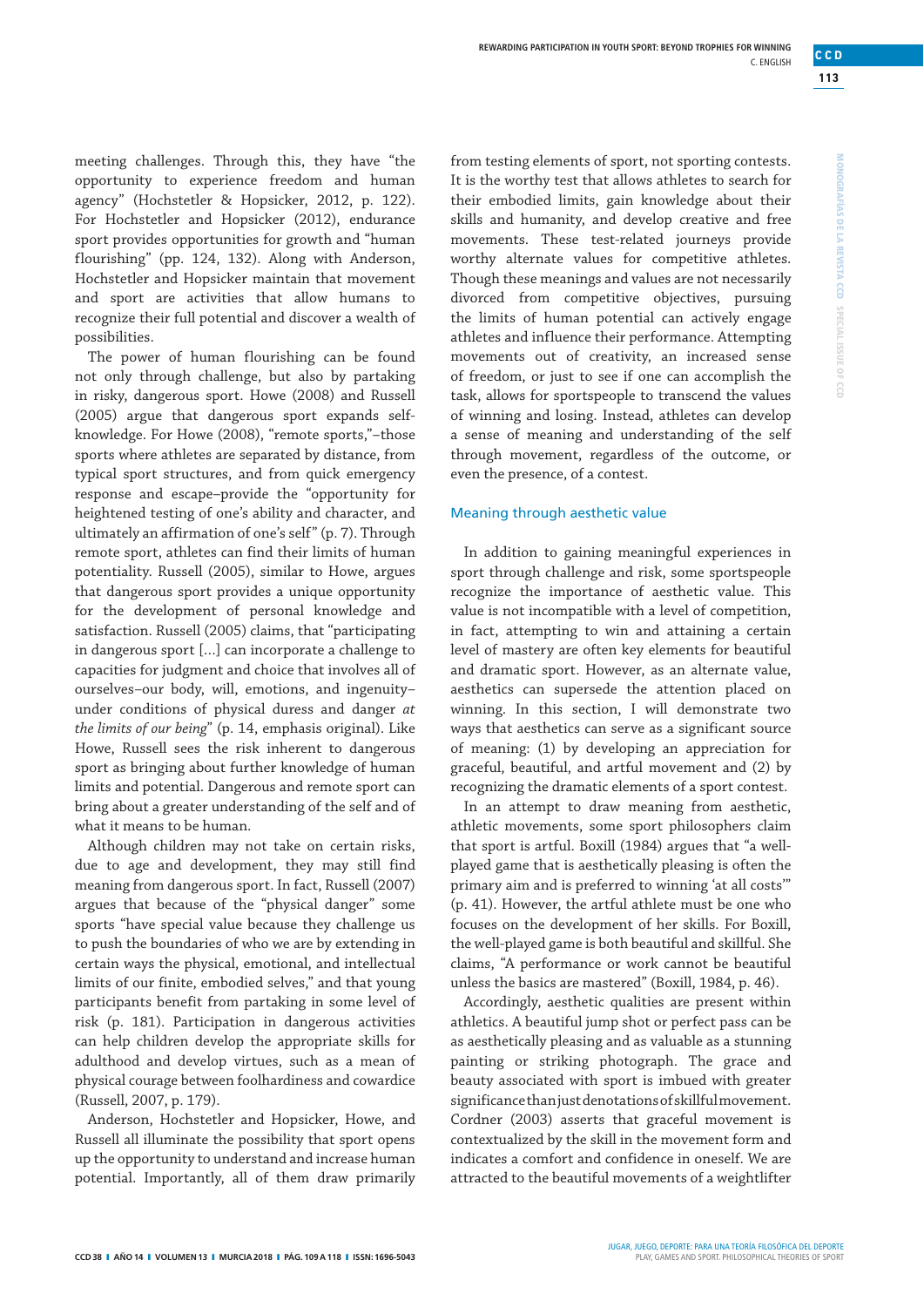(or any other athlete) because they provide a sort of meaning about the world, even if we do not enjoy weightlifting (or another sport) itself (Cordner, 2003, p. 139). In addition to admiring beautiful movements within the context of specific sports, we can also see the aesthetic nature of movement as part of a deeply human search for meaning. Elcombe (2012) argues that sport appeals to us as an embodied social practice that has the "ability to deepen the meaningfulness of our experience, to engage us fully and illuminate our embodied possibilities and limitations" (p. 214). On this analysis, aesthetics provide value to sport by enhancing, creating, and promoting meaningful experiences.

This view of sport as aesthetically meaningful is rooted in the value of athletic tests. The physical test involved in sport allows athletes to develop skillful, yet beautiful and graceful movements. Athletes can gain broader meanings through the aesthetic qualities of sport movements regardless of whether or not they won. They need not excessively focus on contesting elements of sport to find deep meaning and value.

Contesting also provides a resource for aesthetic value. Dramatic tension, arising, in part, from the unknown outcome of competition, can also serve as a viable alternate value in sport<sup>3</sup>. Drama and tension are abundantly present in athletic games (Kaelin, 1979, p. 329). Buckley (2006) notes that sport involves dramatic elements similar to those found in theater: athletes are united by rules as actors are united by a script; sports and plays resemble and instruct "life issues" such as morality; and both theater and sport require a level of uncertainty (pp. 25–28). Competitive games always have drama–even if it is not the drama the athletes hope for (for example, Buckley notes that Mallory and Irvine's ill-fated climb of Mount Everest was dramatic, though tragic, as they both died during their attempt) (Buckley, 2006, p. 33). For Kaelin (1979), the dramatic elements of sport ought to take a prominent place in the athletic practice. He hopes that coaches will put their reputations on the line by "going for the well-played game," where athletes might make risky plays that increase drama and tension, even if they ultimately cause the team to lose (p. 331). Kaelin and Buckley indicate the importance of drama to sport and aesthetics. Instead of relentlessly pursuing mere

victory, according to Buckley and Kaelin, coaches and athletes can embrace the uncertainty of sport and even attempt to build dramatic tension in order to pursue aesthetic value.

These alternate sources of meaning in sport, including symbolism, challenge and risk, and aesthetics, are not exhaustive. A number of additional values can be found in high quality sporting experiences. However, these sites for alternate meaning illustrate the fact that sportspeople can find numerous reasons for participating in competitive sport. Embracing these as worthwhile at all levels of sport, especially youth sport, can communicate to young athletes that winning is not all that matters. Additionally, they can see that earning reward comes not just from participating, but from making faithful efforts to find and strive for symbolic meaning, challenge, and aesthetics.

### **Expanding interpersonal relationships in sport**

Citizenship, sportsmanship, and teamwork are often cited by youth sport advocates as primary goals for young athletes. Thus, interpersonal relationships are an essential part of the youth sport project– including relationships with both opponents and teammates. Instead of seeing opponents as enemies, at worst, or facilitators, at best, athletes can see others as companions in the test and even as friends (Hyland, 1978). Furthermore, players who do not excessively focus on victory can see their teammates as more than mere instruments for winning or distractions from personal merit, but also as friends with shared values, trust, and loyalty.

#### Relationships with opponents

When athletes focus mainly on winning games, they often see opponents as obstacles to overcome or as an enemy. The other person or team stands in the way of their goal–namely, victory. According to Fraleigh (1984), when opponents are seen as obstacles, they stand between the athlete and his or her goal and are "at once feared and needed" (p. 84). In these cases, competition "requires me to eliminate the obstacle" (Fraleigh, 1984, p. 84). For Fraleigh (1984), this is problematic because the "other" is viewed negatively and as a means to achieving goals (p. 86). Demonizing the opponent as an enemy not only constitutes a moral wrong, but also limits the range of possibilities provided by the opponent. As enemies, competitors only serve as an obstacle to overcome. As facilitators,

**114** 

**CCD**

<sup>3</sup> To be sure, dramatic tension can develop from testing abilities. Meeting the challenge of the test may be so difficult that the question of whether or not the athlete completes it is dramatic. For example, the daredevil Nik Wallenda walked on a tightrope across both Niagara Falls and the Grand Canyon. While he did not meet any contesting challenges, the uncertainty of his ability to safely complete these feats was the source of dramatic tension.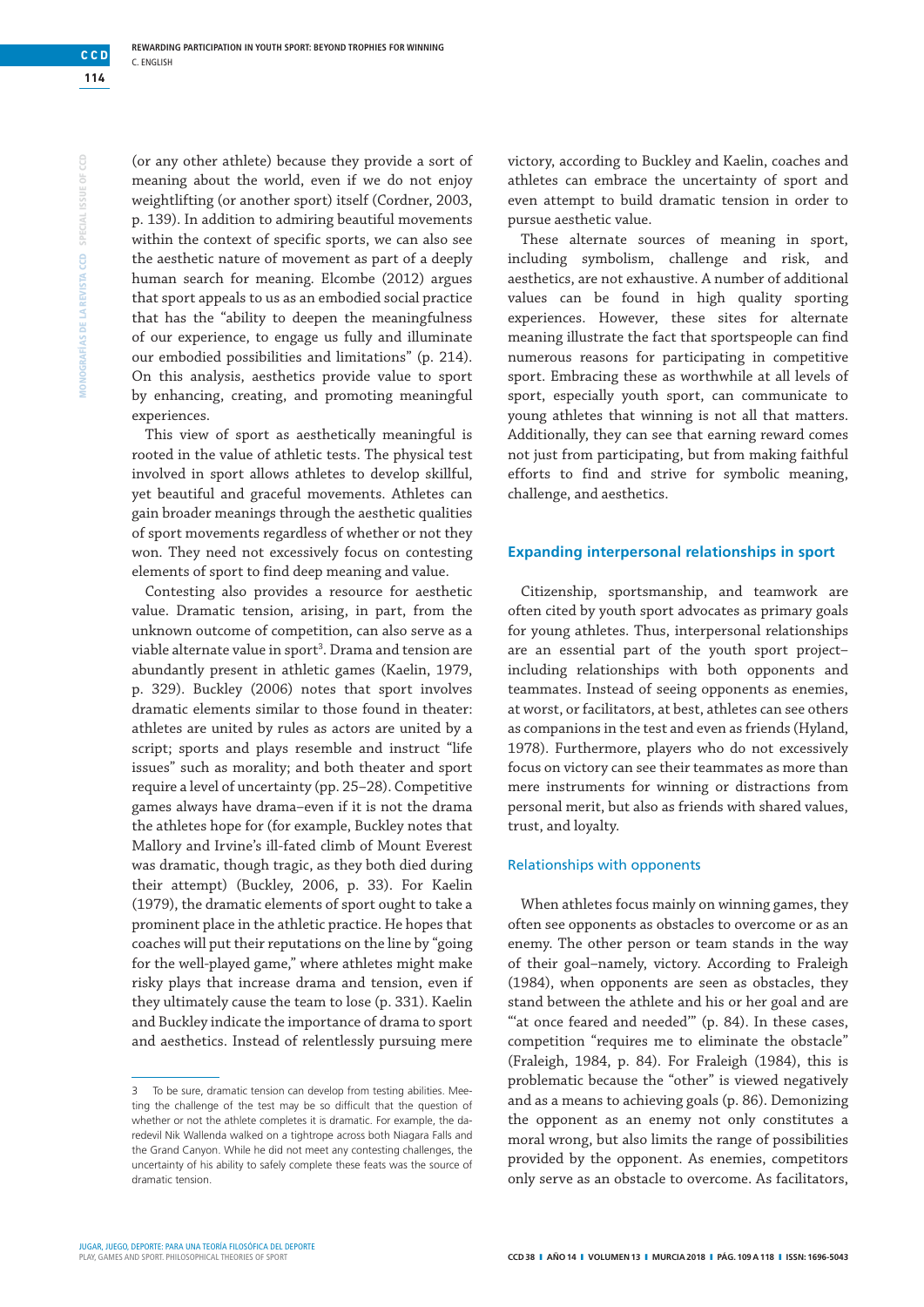opponents not only provide an obstacle, but also help to create the contest and motivate their counterpart toward success. In short, opponents need not and should not be seen as enemies.

Fraleigh argues that through mutual cooperation, opponents facilitate the competition. In this vein, seeing opponents as facilitators allows for a level of respect to develop and for opponents to be both a means and an end (Fraleigh, 1984, p. 86). According to Fraleigh, seeing the opponent as a facilitator is "for the good of everyone alike" for a number of reasons. First, the hindrance provided by the opponent is maintained as the "hindrance for the mutual pursuit of the goal." Secondly, excellence still occurs and is likely contingent upon seeing athletes as facilitators. Without an opponent playing good defense, the athlete cannot fully show his or her offensive moves. Third, both competitors can attempt to achieve their best when they see each other as facilitators. Fourth, seeing the opponent as a facilitator promotes "sweet tension." And, finally, this viewpoint "helps make the sports contest a human event wherein the mutual respect and regard of opponents is evident" (Fraleigh, 1984, pp. 89–91).

In contests, opponents also serve as an important motivator. Though not necessarily through overt means (i.e. giving instructions to improve swing to one another), opponents can tacitly inspire stronger performances from one another. By playing against a reasonably talented opponent, especially one matched in skill level, athletes may reach higher potential excellence than in non-competitive scenarios. Better contests occur because of the presence and motivation of another player. Athletes may hit a golf ball better or run faster when they are attempting to do it better than someone else.

On these descriptions of opponents as facilitators, competitors are viewed as a means to an end, as instrumentally valuable. However, relationships between opponents can take on a deeper meaning and move toward recognizing competitive others as human, not at instruments but as ends in themselves. One way these deeper relationships occur is through empathy. There is something unique about sport that, with its shared struggles and difficulties, makes it a prime source of deep and intimate relationships. Watching others grapple with similar problems as oneself can invite empathy among opponents. Opponents can also appreciate the other's skills, talents, and difficulties inherent in striving toward excellence. Sharing a similar struggle to develop and improve the contesting and testing skills necessary for success in a sport can build bonds. These relationships

may deepen when opponents meet often, forming closer ties by watching each other play frequently and by responding to the skills and strategies of their opponents regularly. Through empathy and shared striving, opponents can recognize each other at a human level, as more than a means, as people who face the same difficulties, celebrate similar achievements, and relish comparable joys.

Hyland (1978) takes the opponent relationship to another level, arguing that competition can inspire friendship. For him, competition and friendship have a teleological relationship where "the highest version of competition is as friendship" (Hyland, 1978, p. 35). He even goes as far as to make a normative claim: "we *ought* to strive at all times to let our competitive play be a mode of friendship" (Hyland, 1978, p. 35, emphasis original). He suggests that we should see our competitors as something more than merely a facilitator. Opponents do not only serve to aid in creating the test and the contest–they form relational bonds by participating in the same project. For Hyland (1978), competition is a "mutual striving" where "it is a questioning of each other *together*, a striving *together*" (p. 34, emphasis original).

Hyland is not the only one to see competition as a mutual striving. Simon (2010) defines lusory competition as a "mutual quest for excellence through challenge" (p. 27). For Simon and Hyland, the other is a necessary part of the contest. Without this cooperation, the competition would not exist. But, the opponent does not exist merely to create the contest. Instead, the togetherness and mutuality inspired by competition allow both opponents to strive to new excellences perhaps unattainable without the other. Opponents can push each other to their limits so that they can achieve the highest levels of excellence possible to them. In short, the mutuality and friendship associated with competition makes not only for better contests, but for better players.

Opponents can also enter relationships based on mutuality and respect. According to Kretchmar (1975b), following Buber's discussion of the "I-Thou" relationship, "Frequently a kind of fraternity among opponents in a single sport develops" (p. 23). Opponents share a test and share in attempting to overcome the obstacles of the test. For example, basketball players share in their attempts to put a ball through a hoop. Though they actively attempt to prevent the other from that goal, these basketball players maintain a relationship that relies on a mutual understanding of the rules and goals of the game. This illustrates Kretchmar's (1975b) point that "A common 'adversary' is identified as the conditions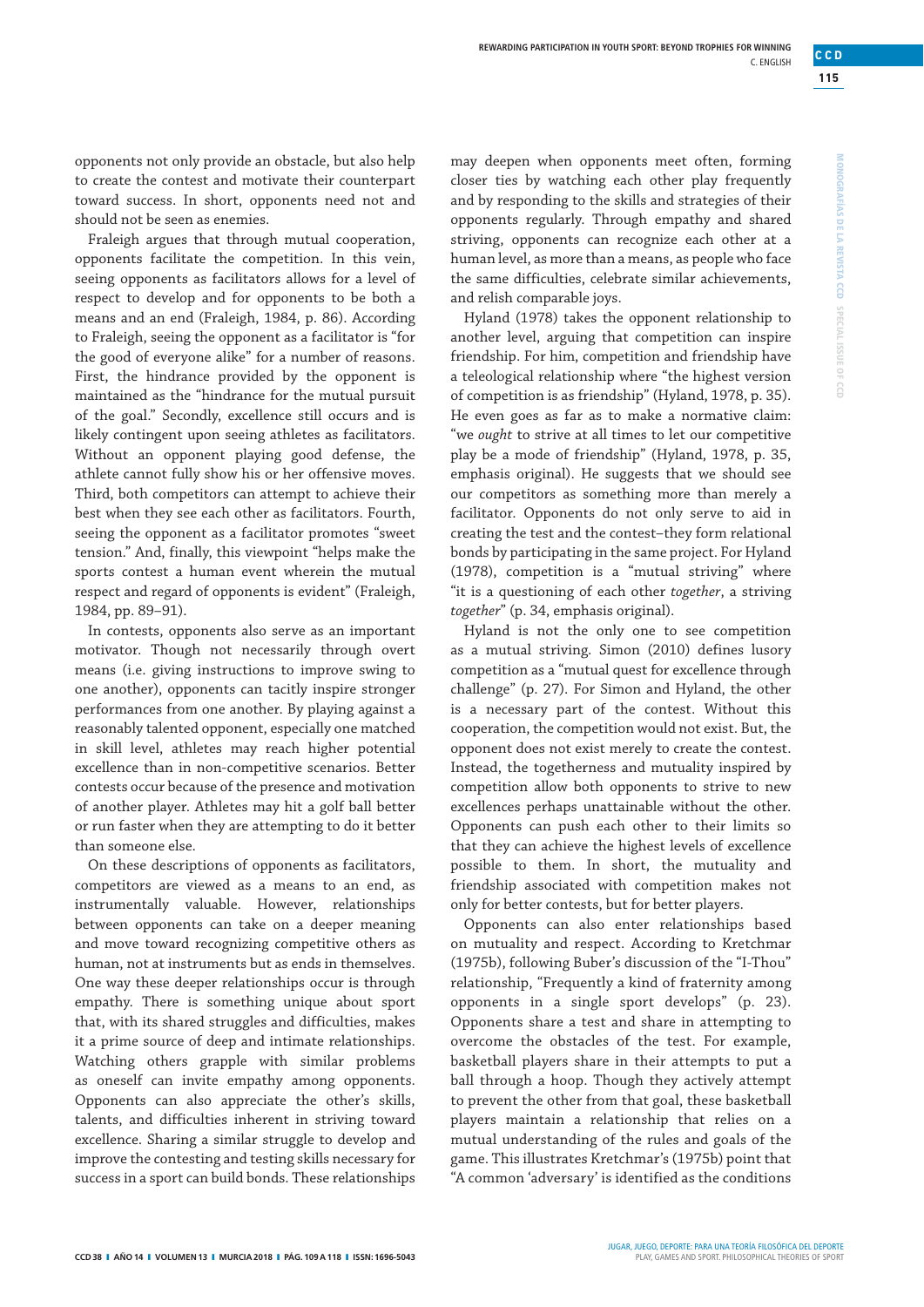of the test and not only as fellow athletes…A problem is shared" (p. 23). For Kretchmar, this relationship among opponents challenges the nature of a successful sport contest. Instead of counting victory as the only means to assess the success of a contest, the mutuality and dialogue shared by opponents produces a profoundly human interaction (Kretchmar, 1975b, p. 27).

These analyses indicate that mutuality and friendship should reign supreme in opponent relationships. This occurs through acting as facilitators and as friends. It inspires both good contests and respect for others as persons. This new focus allows for the recognition of testing families–where players in the same sport identify with one another and hold similar values. Soccer players, whether they are teammates or opponents, hold similar beliefs and goals and share an understanding of the game. Testing families draw ties across competition and help improve relationships among players.

For participants in youth sport, the opportunity to build friendships and ties within a testing family offers important value. Youngsters who develop these strong relationships with others can begin on a path toward long-term participation in the sport, which meets the goals of many youth athletics organizations. Organizers, coaches, and parents ought to encourage these friendships. Thus, developing strong relationships with opponents serves as a potential site for rewarding youth athletes.

#### Relationships with teammates

In some ways, issues surrounding relationships with teammates involve similar problems as those found in relationships with opponents<sup>4</sup>. Seeing teammates as instruments for individual success poses the same problems as seeing opponents merely as facilitators. Though they are necessary to create the contest, seeing them as facilitators, in some ways, relegates them to a merely instrumental status, just as it does when dealing with opponents. However, relationships with teammates necessarily include open communication and trust in order to be successful in sport (Shogan, 1999, p. 81). A lack of respect toward persons does not manifest as deeply when dealing with teammates, as their success is often shared with the team. Furthermore, developing friendships with teammates seems more natural and is often a result of continual mutual cooperation.

On the other hand, teammate relationships face unique challenges. Bellah, Madsen, Sullivan, Swindler, and Tipton (2008) argue that individualism has permeated Western culture and creates a number of problems. When individualism carries into sport, it can manifest as the specific player putting his or her needs above those of the rest of the team. For those that act this way, personal ambitions trump team goals and the success of the person is more important than the success of the entire team. Believing that one's own goals hold a higher importance than those of others and of the team demonstrates a level of selfishness that allows an athlete to see his or her teammates as instrumental–as merely a means to an end. Without their teammates, athletes might not be able to accomplish these goals, but they do not demonstrate their appreciation through respecting them as persons.

Eliminating this individualism, at least to some extent, can help relieve the problems associated with placing the self above others. Therefore, a greater emphasis can be placed on the goals of the team, on respect for others, and loyalty toward teammates. Instead of narrowly focusing on the self, mitigating individualist attitudes can help to remove the overemphasis on personal goals and renew the emphasis on the team.

Gréhaigne's (2011) analysis of collective sport additionally follows an elimination of excessive individualism from athletics. Following the work of Sartre, Gréhaigne (2011) argues that a team relies on a differentiation of function among team members (p. 37). Team members cannot all perform the same tasks; they must take on complementary roles in order to function well. Thus, teams are cohesive groups with a sort of unity. They are tied together not only by shared experiences, but because members take a "vow" which allows the group to "assert itself as permanent, and therefore objectivizes itself" (Gréhaigne, 2011, p. 41). Therefore, teammates not only share past experiences of overcoming challenges and obstacles, but are united it efforts to continue to work together in attempts to tackle new objectives. Teammates rely on one another, as they have differentiated their skills and functions, to achieve their goals. Thus, relationships among teammates must be based on strong, committed relationships with one another.

Just as young athletes can find value in developing strong relationships with opponents, they too can form close ties to teammates. Because the focus is on the common ground of the testing family and on the fact that athletes enjoy mutual benefits by treating each other humanely, they can develop richer and

<sup>4</sup> Because teammates are not present in individual sports, these remarks may not be widely applicable beyond team sports.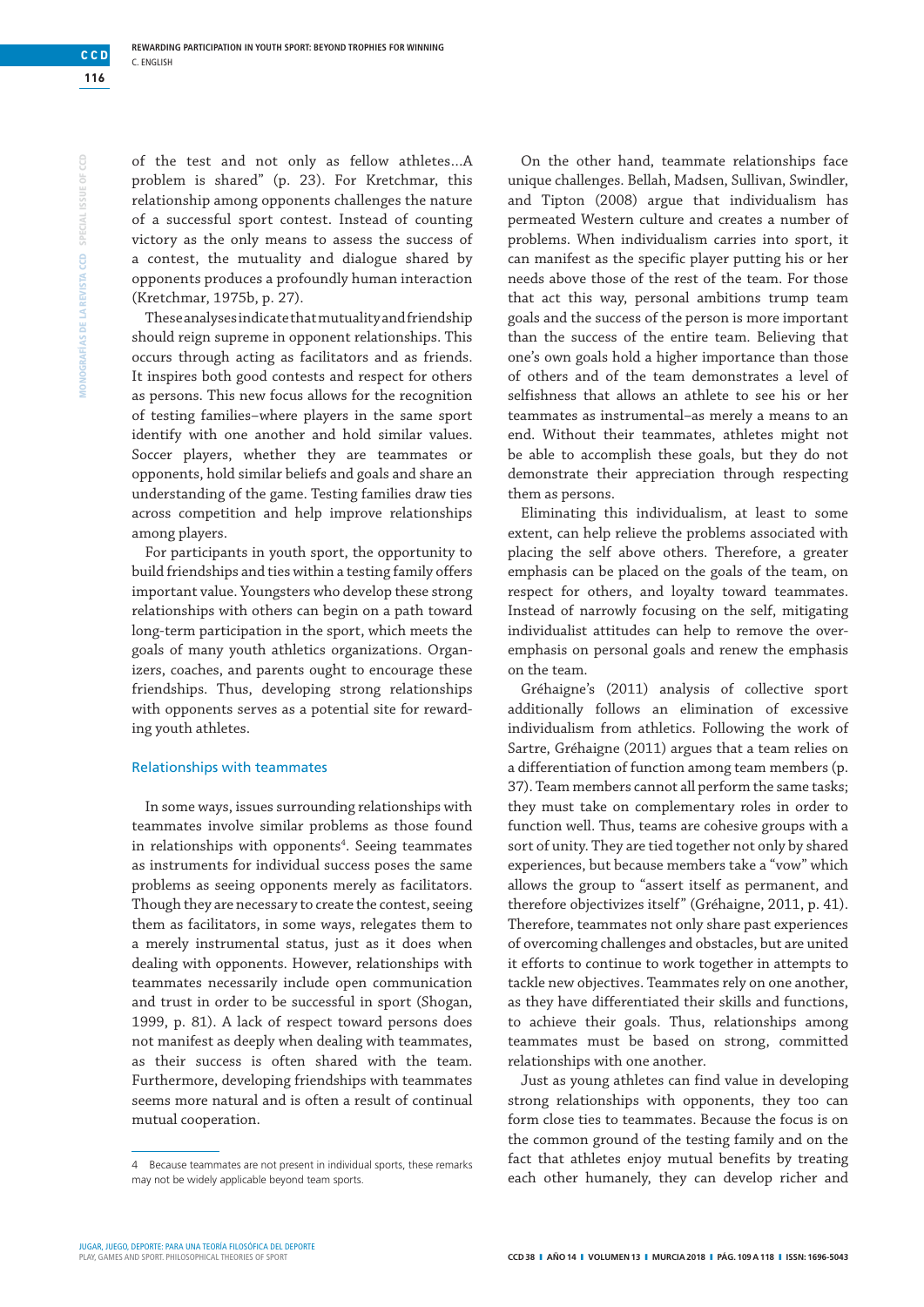**117** 

**CCD**

deeper relationships. Rewarding young participants for growing connections to others falls in line with the goal of youth sport. It helps them develop bonds with others and learn to become part of a larger sporting community. Placing value on these relationships, both with teammates and opponents, can signal to children playing sport that treating others with respect, loyalty,

**Rewarding youth sport participants for discovering alternate values**

and mutuality deserves just reward.

I have argued that sport provides alternate values for participants, beyond the standard goal of winning. The question remains, however, of whether and how to reward players for attaining, or striving to attain, these values. Unlike victory, it is more difficult to assess whether a young athlete has discovered new meaning through challenge, risk, or aesthetics or if they have gained a new appreciation of their teammates or opponents. In addition to the difficulty in assessing these values, coaches may also feel wary of handing out any awards. The National Alliance for Youth Sports (NAYS) does not even suggest awarding young athletes for victory. Though they permit keeping score and tournament play for athletes 9 years of age and older, they suggest that it not be emphasized. Thus, coaches and youth sport organizations attempting to follow the policies put forth by NAYS would be unlikely to offer championship trophies or hold playoff tournaments to determine and reward a victorious team. However, most children and coaches do keep score and are aware of the external good associated with winning.

An excessive focus on external goods may lead to other problems for young athletes. If they are only motivated by external factors (such as receiving a trophy), internal goods may suffer. For example, Howes (2016) argues that too much focus external goods (such as fitness and health) may undermine other internal goods of sport (p. 133). While external goods can be worthwhile pursuits, sport participants should not "overvalue […] them to the extent that we weaken our ability to attain the internal goods of practices" (Howes, 2016, p. 134). Additionally, social science research suggests that extrinsic and intrinsic motivation can conflict with one another and that over time, those external rewards do little to generate longlasting interest in a task (Bénabou & Tirole, 2003, p. 490). External rewards, if distributed excessively to young athletes, may negatively affect the sportsperson's ability to attain or strive for internal goods, such as

meaningful movement. Rewarding players with large trophies, like those given to James Harrison's children, may prove to have adverse impact on the goals of youth sport. Instead of teaching and training young athletes in a particular set of sport skills and helping them develop a long, and potentially lifelong, relationship with athletics, trophies may promote external reward systems that ultimately don't pay off.

While concerns about extrinsic rewards undermining intrinsic motivation are valid, some research indicates that it may be possible to have both. Lemos and Veríssimo (2014) demonstrate that intrinsic and extrinsic motivation can operate separately. Their study of elementary school children showed that classroom achievement can be caused by both intrinsic and extrinsic motivation (Lemos & Veríssimo, 2014, p. 935). Furthermore, Lepper, Henderlong Corpus, and Iyengar (2005) found that students can exhibit both intrinsic and extrinsic motivation in the classroom (p. 190). Therefore, it is not necessarily true that external reward systems will always undermine intrinsic motivation. While intrinsic motivation remains more positive and correlated with better achievement and performance (Lepper et al., 2005, p. 192), the fact that they can co-exist may open possibilities for offering some external rewards while simultaneously encouraging intrinsic motivation.

External goods also, to a degree, indicate social values. If only winners receive rewards, then the message is clear: what matters most is winning. Reactions to Harrison's post on social media included comments on Facebook, such as "Epic parenting win" and "Sadly, we now live in the 'trophy generation.' Proud of him for taking a stand" (Dator, 2015). What these commenters, and others who agreed with the sentiment, including a number of sportswriters, mean is that the only way to really "earn" a trophy is to win. By emphasizing this, along with disparaging external rewards associated with other things, such as participation, these opponents to participation trophies send a strong message. Victory matters and other outcomes and goods do not.

Based on the need to emphasize a variety of values in youth sport, along with concerns about intrinsic and extrinsic motivation, I suggest that young sport participants should be rewarded with small tokens for a variety of achievements and value attainment. These tokens of achievement may include t-shirts, small medals, ribbons, or other meaningful items. Large trophies, like those from Harrison's Instagram photograph, should generally be avoided in order to quell concerns about external rewards. Additionally, these tokens should be given for more than just